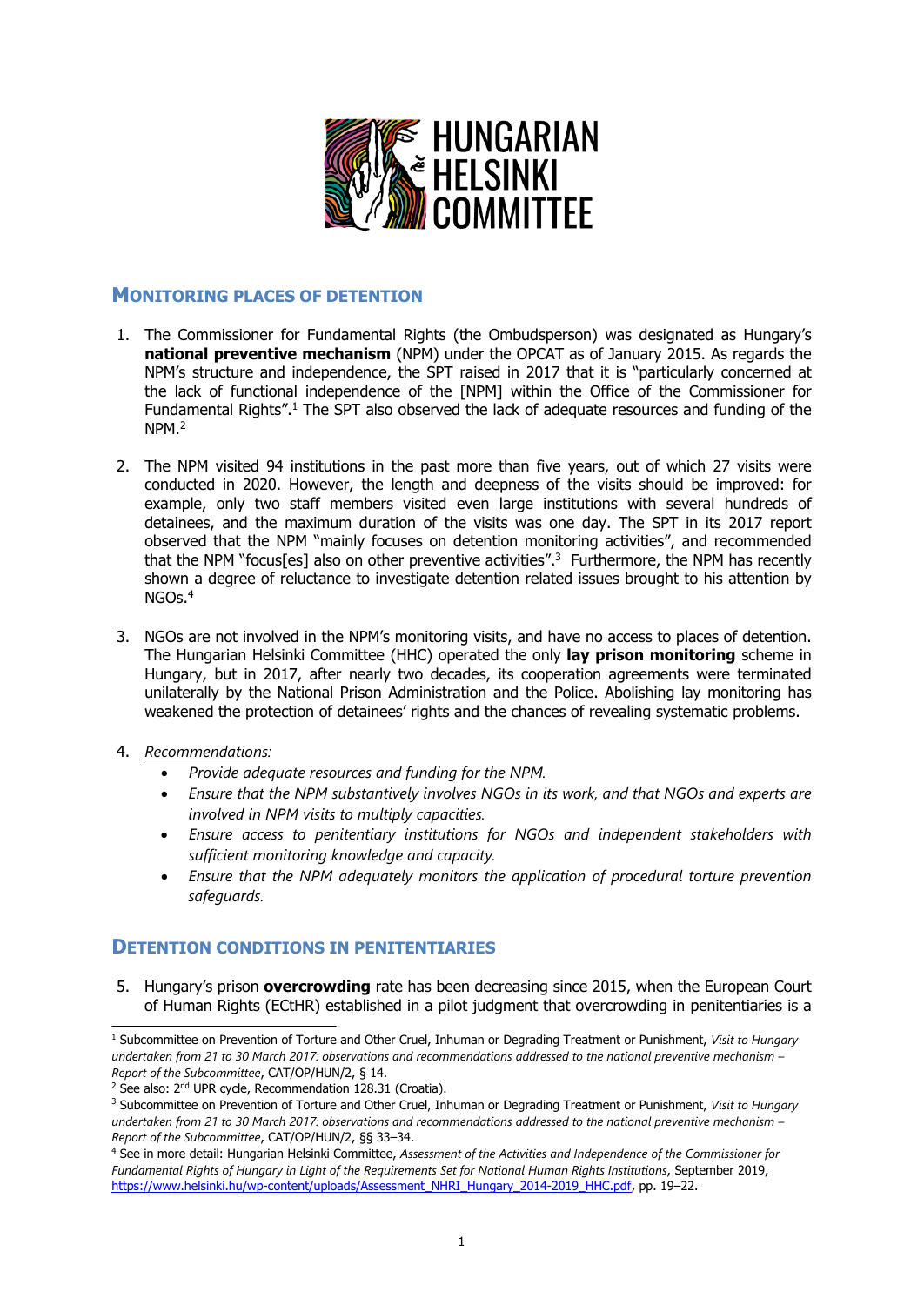systemic problem.<sup>5</sup> However, this achievement seems fragile, as the number of inmates has only slightly decreased from 2016 to 2019, and started increasing again in 2020. According to the pilot judgment, the desired solution would have been the reduction of the number of prisoners by the more frequent use of non-custodial<sup>6</sup> punitive measures and minimising the recourse to pre-trial detention. Nonetheless, resorting to alternative measures is still not sufficiently widespread. Overcrowding levels can vary greatly between different prison blocks, 7 and detention conditions remain inadequate in many penitentiaries. 8 In 2020, new lightweight-built prison facilities were constructed, expanding prison capacity. Thus, the Government wants to solve the situation solely by building prisons, while maintaining <sup>a</sup> restrictive and punitive criminal policy.

- 6. In 2017, as part of executing the pilot judgment, <sup>a</sup> new compensation scheme was introduced, in order to provide preventive and compensatory remedy against substandard detention conditions. This resulted in <sup>a</sup> vast number of compensation claims. The rules exclude compensation for inadequate material conditions as long as the requisite living space is provided. Throughout 2020, the regulation was amended several times, which was accompanied by <sup>a</sup> derogatory media campaign by government representatives against detainees and attorneys handling compensation cases. 9
- 7. The National Prison Administration introduced <sup>a</sup> highly **restrictive policy regarding visits** in 2017–2018, and by 2019 all physical contact between inmates and visitors became prohibited, irrespective of the risk posed by the individual inmates.<sup>10</sup> Plexiglas partitions separating the inmates from the visitors have been installed in all penitentiaries, including the hospital-type institutions, resulting in total physical separation. Visits have been banned completely since the beginning of the pandemic in March 2020, even for juveniles. Phone rates are 5-10 times higher than any of the public tariffs available outside, which imposes <sup>a</sup> huge financial burden on inmates and their families.<sup>11</sup>
- 8. The length of **compulsory medical treatment** is indefinite by law, possibly lifelong.<sup>12</sup> The time of the eventual release from the Judicial and Observational Psychiatric Institution, where compulsory medical treatment is administered, is subject to periodical judicial review. In case the offender is found eligible for release, he/she is either placed in <sup>a</sup> social institution or with his/her family. If neither of those options are available, the court will not order the release of the patient. Due to the shortage of available places in social care homes, the number of mentally disordered offenders detained has been rising since 2018. Consequently, offenders may remain institutionalized here longer than the prison term they would have served.
- 9. *Recommendations:*
	- c *Invest in the sufficient use of the existing non-custodial alternatives to detention.*
	- c *Improve physical and sanitary conditions in penitentiary institutions.*
	- c *Provide adequate options for maintaining social connections between prisoners and their family members, e.g. by significantly lowering the costs of phone services.*

<sup>12</sup> Act C of 2012 on the Criminal Code, Article 78(2)

<sup>5</sup> *Varga and Others v. Hungary* (Application nos. 14097/12, 45135/12, 73712/12, 34001/13, 44055/13, and 64586/13, Judgment of 10 March 2015)

<sup>6</sup> See also: Human Rights Committee, *Concluding observations on the sixth periodic repor<sup>t</sup> of Hungary*, CCPR/C/HUN/CO/6, 9 May 2018, § 42.

<sup>&</sup>lt;sup>7</sup> Report to the Hungarian Government on the visit to Hungary carried out by the European Committee for the Prevention of Torture and Inhuman or Degrading Treatment or Punishment (CPT) from 20 to 29 November 2018, CPT/Inf (2020) 8, <https://rm.coe.int/16809ce9ec>, see especially p. 48.

<sup>8</sup> See also: Human Rights Committee, *Concluding observations on the sixth periodic repor<sup>t</sup> of Hungary*, CCPR/C/HUN/CO/6, 9 May 2018, § 41.

<sup>9</sup> For more details, see the communications submitted by the HHC to the Committee of Ministers of the Council of Europe in relation to the execution of the pilot judgment: <http://hudoc.exec.coe.int/eng?i=004-10809>.

 $^{\rm 10}$  Report to the Hungarian Government on the visit to Hungary carried out by the European Committee for the Prevention of Torture and Inhuman or Degrading Treatment or Punishment (CPT) from 20 to 29 November 2018, CPT/Inf (2020) 8,

<sup>&</sup>lt;u><https://rm.coe.int/16809ce9ec></u>, see especially § 122.<br><sup>11</sup> Report to the Hungarian Government on the visit to Hungary carried out by the European Committee for the Prevention of Torture and Inhuman or Degrading Treatment or Punishment (CPT) from 20 to 29 November 2018, CPT/Inf (2020) 8, <https://rm.coe.int/16809ce9ec>, see especially § 123.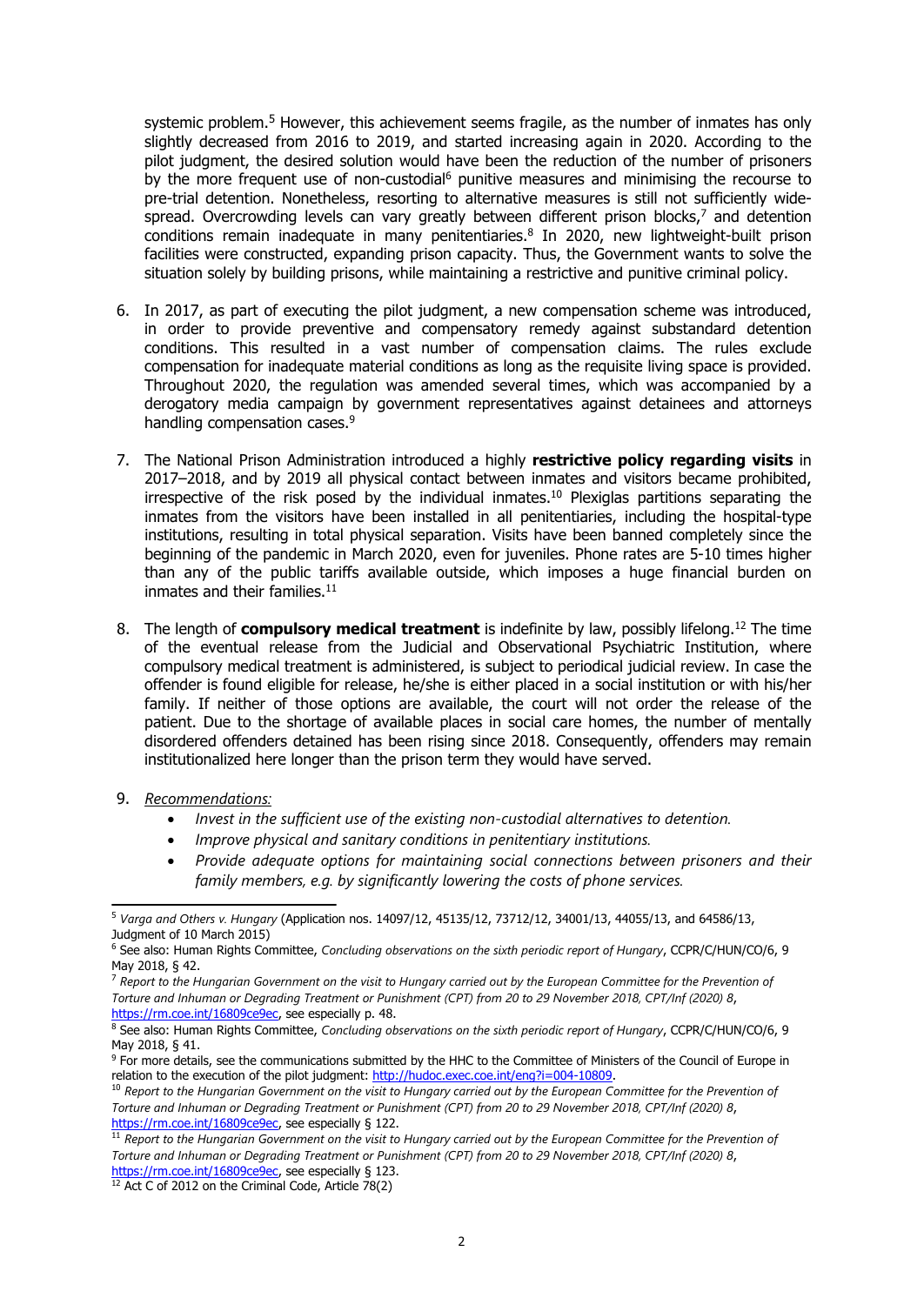- c Abolish the general ban on physical contact during visits, and apply it only in the case of *those inmates whose risk classification justifies such <sup>a</sup> restriction.*
- c *Apply restrictions on family visitation proportionately during the pandemic; reinstate visitation by applying appropriate safety measures.*
- c *Provide alternatives to indefinite compulsory medical treatment of mentally disordered offenders by changing the law and the practice.*

### **PRE-TRIAL MEASURES**

- 10. After years of decrease in the number of pre-trial detainees, the trend has recently turned: from December 2019 to December 2020, the proportion of pre-trial detainees within the total prison population increased from 16.6% to 20.1%.<sup>13</sup> Prosecutorial motions aimed at pre-trial detention during the investigative phase still have <sup>a</sup> high success rate; and alternative, non-custodial pretrial measures continue to be underused. In 2018, <sup>a</sup> new Code of Criminal Procedure brought positive conceptual changes, but it is yet to be seen whether this will contribute to eliminating substantial deficiencies regarding judicial decision-making. These deficiencies include that court decisions on pre-trial detention are often abstract, and fail to assess the defendant'<sup>s</sup> individual circumstances and/or the possibility of alternative measures. The prosecution'<sup>s</sup> arguments are more frequently accepted than those of the defence, which is coupled with the frequent lack of adequate reasoning in general. Furthermore, courts often fail to consider ECtHR case-law.<sup>14</sup>
- 11. *Recommendations:*
	- *Decrease the number and proportion of pre-trial detainees, and encourage the use of alternative pre-trial measures.*
	- *Conduct an independent investigation into the practice of pre-trial measures and related judicial decision-making since 2018.*

# **DEFENDANTS' PROCEDURAL RIGHTS**

- 12. Conditions of "cost reduction", which entails that the defence counsel'<sup>s</sup> fee and costs are borne by the state instead of the defendant, are too rigid, and cost reduction is granted rarely, making it questionable whether it is available in practice for all indigent defendants. As <sup>a</sup> positive development, since 2018, **ex officio / legal aid defence counsels** are, as <sup>a</sup> main rule, appointed by the bar association instead of the police. However, the system has some loopholes, and there is no quality assurance system.<sup>15</sup>
- 13. Defendants are entitled to **use their mother tongue**, but if it is not possible to find an interpreter meeting statutory criteria, any person having "sufficient knowledge of <sup>a</sup> certain language" can be appointed as interpreter. This may cause quality problems, as there are no measurable guarantees as to what "sufficient" means. There is no quality assurance system either. The law only requires the translation of documents that are to be served, and defendants have no right to request the translation of further documents, contrary to EU law.<sup>16</sup>

<sup>&</sup>lt;sup>13</sup> Sources: statistical review produced by the National Prison

Administration: [https://bv.gov.hu/sites/default/files/Bortonstatisztikai\\_Szemle\\_2020.pdf](https://bv.gov.hu/sites/default/files/Bortonstatisztikai_Szemle_2020.pdf), p. 17.; and the National Prison Administration'<sup>s</sup> response to the HHC'<sup>s</sup> FOI request (30500/14282- /2020.ált., 2 February 2021).

<sup>14</sup> Tamás Fazekas – András Kristóf Kádár – Nóra Novoszádek: *The Practice of Pre-Trial Detention: Monitoring Alternatives and Judicial Decision-Making. Country repor<sup>t</sup> – Hungary,* October 2015, [http://www.helsinki.hu/wp-](http://www.helsinki.hu/wp-content/uploads/PTD_country_report_Hungary_HHC_2015.pdf)

<sup>&</sup>lt;u>[content/uploads/PTD\\_country\\_report\\_Hungary\\_HHC\\_2015.pdf](http://www.helsinki.hu/wp-content/uploads/PTD_country_report_Hungary_HHC_2015.pdf);\_[Report](http://www.kuria-birosag.hu/sites/default/files/joggyak/osszefoglalo_velemeny_7.pdf)</u> of the Curia's Judicial Analysis Group (2017)<br><sup>15</sup> For more details, see: András Kristóf Kádár – Nóra Novoszádek – Dóra Szegő, *Inside Police Custody 2 – An* suspects' rights at the investigative stage of the criminal process in nine EU countries. Country Report for Hungary, December 2018, [https://www.helsinki.hu/wp-content/uploads/IPC\\_Country\\_Report\\_Hungary\\_Eng\\_fin.pdf](https://www.helsinki.hu/wp-content/uploads/IPC_Country_Report_Hungary_Eng_fin.pdf), pp. 75–93.

<sup>16</sup> For more details, see: András Kristóf Kádár – Nóra Novoszádek – Dóra Szegő, *Inside Police Custody <sup>2</sup> – An empirical study of* suspects' rights at the investigative stage of the criminal process in nine EU countries. Country Report for Hungary, December 2018, [https://www.helsinki.hu/wp-content/uploads/IPC\\_Country\\_Report\\_Hungary\\_Eng\\_fin.pdf](https://www.helsinki.hu/wp-content/uploads/IPC_Country_Report_Hungary_Eng_fin.pdf), pp. 33-45.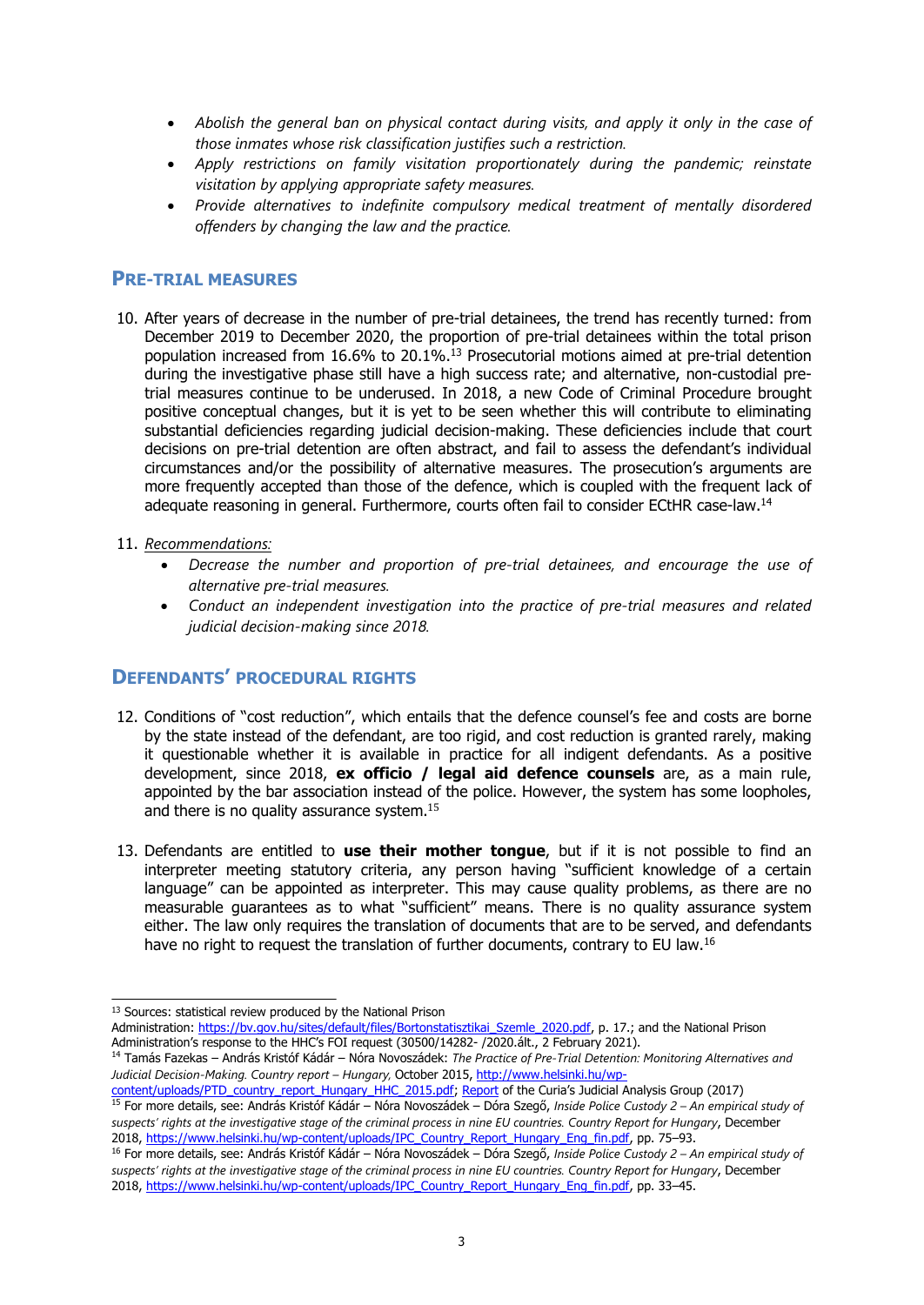- 14. Letters of Rights provided to defendants are not formulated in an easy-to understand manner. Warnings about their rights are read out to suspects at the beginning of the interrogation, and written information is provided only after the interrogation is over, and/or after they are taken into detention. 17 None of the documents provided cover in full the rights prescribed by Directive 2012/13/EU. 18 The violation of the **right to information** is not taken into account when assessing <sup>a</sup> confession even if it was given by the suspect after not being properly informed of their rights. Criminal justice professionals are not provided with any training on using plain language or to ascertain whether suspects understood the information provided.<sup>19</sup>
- 15. *Recommendations:*
	- *Ensure the necessary funding for legal aid lawyers' activities.*
	- . *Introduce <sup>a</sup> quality assurance system for legal aid lawyers and interpreters.*
	- *Abolish the possibility of appointing interpreters who do not fulfil statutory criteria.*
	- *Introduce <sup>a</sup> written, easy-to-understand Letter of Rights that covers all rights required by Directive 2012/13/EU.*
	- *Include plain language skills into the training of criminal justice professionals.*

# **PENAL POLICY**

- 16. The law allows for imposing **life imprisonment without the possibility of parole** (whole life sentence). In 2014, the ECtHR ruled<sup>20</sup> that by sentencing an applicant to whole life imprisonment, Hungary violated the prohibition of torture and inhuman or degrading treatment or punishment. After the judgment, <sup>a</sup> "mandatory clemency procedure" was introduced, but this still does not comply with ECtHR standards.<sup>21</sup> This was confirmed by the ECtHR in a 2016 judgment, condemning Hungary again for violating Article 3 of the ECHR.<sup>22</sup>
- 17. Prompted by <sup>a</sup> single case and without any preliminary research or consultation, conditions of **conditional release** were made stricter in 2020, and its possibility was excluded by default in the case of certain serious crimes.<sup>23</sup> As a consequence of the amendment and the government propaganda, judges deciding on conditional release tend to get more rigorous in general, and it can be predicted that <sup>a</sup> lower ratio of detainees will be conditionally released. These changes will contribute to prison overcrowding, and eliminate <sup>a</sup> previously available reintegration scheme for serious perpetrators.<sup>24</sup>
- 18. The UPR<sup>25</sup> and UN Human Rights Committee (HRC)<sup>26</sup> recommendations aimed at bringing the **juvenile justice system** in line with the relevant international standards 27 have not been implemented, and prison for juveniles is not used as <sup>a</sup> measure of last resort. The social support system is inadequate, many juveniles are punished and incarcerated instead of being assisted. There is no specialized juvenile justice system; judges, prosecutors and ex officio lawyers proceeding in cases of juveniles are not specially trained.

<sup>17</sup> For more details, see: Hungarian Helsinki Committee*, Accessible Letters of Rights in Europe – Comparative study*, 2017, <u>[https://www.helsinki.hu/wp-content/uploads/Comparative-Report\\_FINAL\\_ENG.pdf](https://www.helsinki.hu/wp-content/uploads/Comparative-Report_FINAL_ENG.pdf)</u>, pp. 19–20 and 32.<br><sup>18</sup> Articles 3 and 4 of Directive 2012/13/EU of the European Parliament and of the Council on the right to information in cr

proceedings 19 For more details, see: Hungarian Helsinki Committee, *Accessible Letters of Rights in Europe – Comparative study*, 2017,

[https://www.helsinki.hu/wp-content/uploads/Comparative-Report\\_FINAL\\_ENG.pdf](https://www.helsinki.hu/wp-content/uploads/Comparative-Report_FINAL_ENG.pdf), p. 44. 20 *László Magyar v. Hungary* (Application no. 73593/10, Judgment of 20 May 2014)

<sup>&</sup>lt;sup>21</sup> For further information, see the HHC's communication submitted to the Committee of Ministers of the Council of Europe in 2016 in relation to the *László Magyar v. Hungary* case: [http://hudoc.exec.coe.int/eng?i=DH-DD\(2016\)646E](http://hudoc.exec.coe.int/eng?i=DH-DD(2016)646E).

<sup>22</sup> *T.P. and A.T. v. Hungary* (Application nos. 37871/14 and 73986/14, Judgment of 4 October 2016)

<sup>&</sup>lt;sup>23</sup> See e.g.: <https://hungarytoday.hu/gyor-murder-justice-minister-rules/>.

<sup>&</sup>lt;sup>24</sup> Analysis and recommendations on the amendments of the law by the HHC are available here in Hungarian:

<sup>&</sup>lt;u>[https://www.helsinki.hu/wp-content/uploads/Magyar\\_Helsinki\\_Bizottsag\\_eszrevetelek\\_felteteles\\_eloterjesztes\\_200127.pdf](https://www.helsinki.hu/wp-content/uploads/Magyar_Helsinki_Bizottsag_eszrevetelek_felteteles_eloterjesztes_200127.pdf).</u><br><sup>25</sup> See 2<sup>nd</sup> UPR cycle Recommendations 128.153 (Republic of Moldova) and 128.154 (Republic of Moldo

<sup>26</sup> Human Rights Committee, *Concluding observations on the sixth periodic repor<sup>t</sup> of Hungary*, CCPR/C/HUN/CO/6, 9 May 2018, § 30.

<sup>&</sup>lt;sup>27</sup> Convention on the Rights of the Child, Article 37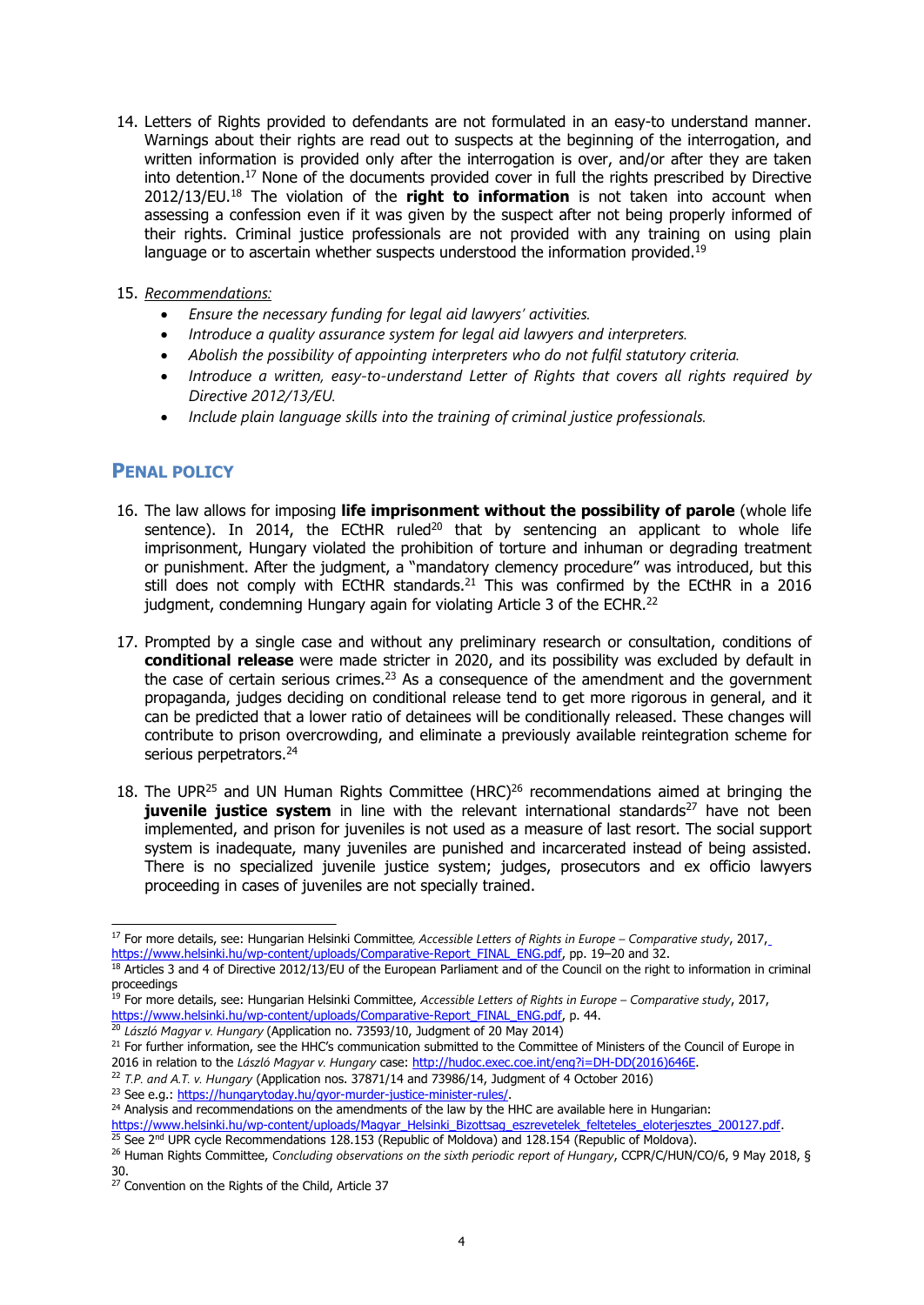### 19. *Recommendations:*

- c *Abolish life imprisonment without the possibility of parole.*
- c *Withdraw the tightening of conditions for conditional release, and explore alternatives to incarceration and methods of successful reintegration of detainees into the society instead.*
- c *Establish <sup>a</sup> specialized juvenile justice system.*

# **PETTY OFFENCES**

- 20. If not paid or carried out, <sup>a</sup> fine or community service imposed for <sup>a</sup> petty offence may be converted into **confinement** without hearing the offender. 28 Lack of plain language in official documents hinders offenders from converting fines into community service instead, or exercise their rights. Since 2018, there has been <sup>a</sup> 150% increase in the conversion of fines to confinement.<sup>29</sup> Those who are unable to pay high fines serve confinement for minor offences,<sup>30</sup> and the practice disproportionately penalises the socially deprived (the Roma and the poor).
- 21. Disability is often not established during the procedure. As <sup>a</sup> result, **persons with disabilities** are often incarcerated unlawfully, in spite of the law excluding their confinement.
- 22. Contrary to the CRC's recommendation<sup>31</sup> and in violation of UN standards,<sup>32</sup> **juveniles** may be taken into petty offence confinement, which is not applied only as <sup>a</sup> measure of last resort, and shall be executed in penitentiaries instead of juvenile reformatories (the latter having <sup>a</sup> less strict regime).
- 23. Since 2018, rough sleeping is criminalized also on a constitutional level.<sup>33</sup> Despite criticism by the respective UN Special Rapporteur<sup>34</sup> and the HRC,<sup>35</sup> and domestic judges arguing for the annulment of the legislation that violates human dignity, in 2019 the Constitutional Court upheld the law criminalizing **homelessness**. 36

### 24. *Recommendations:*

- *Apply proportionate sanctions in petty offence cases.*
- *Provide alternatives to fines; use existing alternative sanctions such as community service.*
- *Restrict the practice of converting fines into confinement without <sup>a</sup> hearing.*
- *Abolish the possibility of petty offence confinement of juveniles.*
- *Repeal the laws criminalizing homelessness.*

# **POLICE ILL-TREATMENT**

 $^{28}$  Act II of 2012 on Petty Offences, the Petty Offence Procedure, and the Petty Offence Registry System, Articles 12 and 15 <sup>29</sup> Source of data: National Penal Statistics, [www.bsr.bm.hu](http://www.bsr.bm.hu).

 $^{30}$  See also: Report of the Working Group on Arbitrary Detention Mission to Hungary from 23 September to 2 October 2013,

A/HRC/27/48/Add.4 (2014), §§ 112—113.<br><sup>31</sup> Committee on the Rights of the Child, Concluding observations on the sixth periodic report of Hungary, CRC/C/HUN/CO/6, 3 March 2020, § 40(c)

<sup>&</sup>lt;sup>32</sup> Cf. Article 37 of the Convention on the Rights of the Child and the UN Standard Minimum Rules for the Administration of Juvenile Justice ("The Beijing Rules").

<sup>33</sup> The Seventh Amendment to the Fundamental Law, adopted on 20 June 2018; followed by an amendment of Act II of 2012 on Petty Offences, the Petty Offence Procedure, and the Petty Offence Registry System, which came into force on 15 October 2018.

<sup>34</sup> *Hungary: UN exper<sup>t</sup> expresses outrage at attempt to criminalise homelessness*, 20 June 2018,

<https://www.ohchr.org/EN/NewsEvents/Pages/DisplayNews.aspx?NewsID=23229&LangID=E>

<sup>35</sup> Human Rights Committee, *Concluding observations on the sixth periodic repor<sup>t</sup> of Hungary*, CCPR/C/HUN/CO/6, 9 May 2018, § 34.

<sup>36</sup> Decision 19/2019. (VI. 18.) AB

<sup>37</sup> Human Rights Committee, *Concluding observations on the sixth periodic repor<sup>t</sup> of Hungary*, CCPR/C/HUN/CO/6, 9 May 2018, § 36.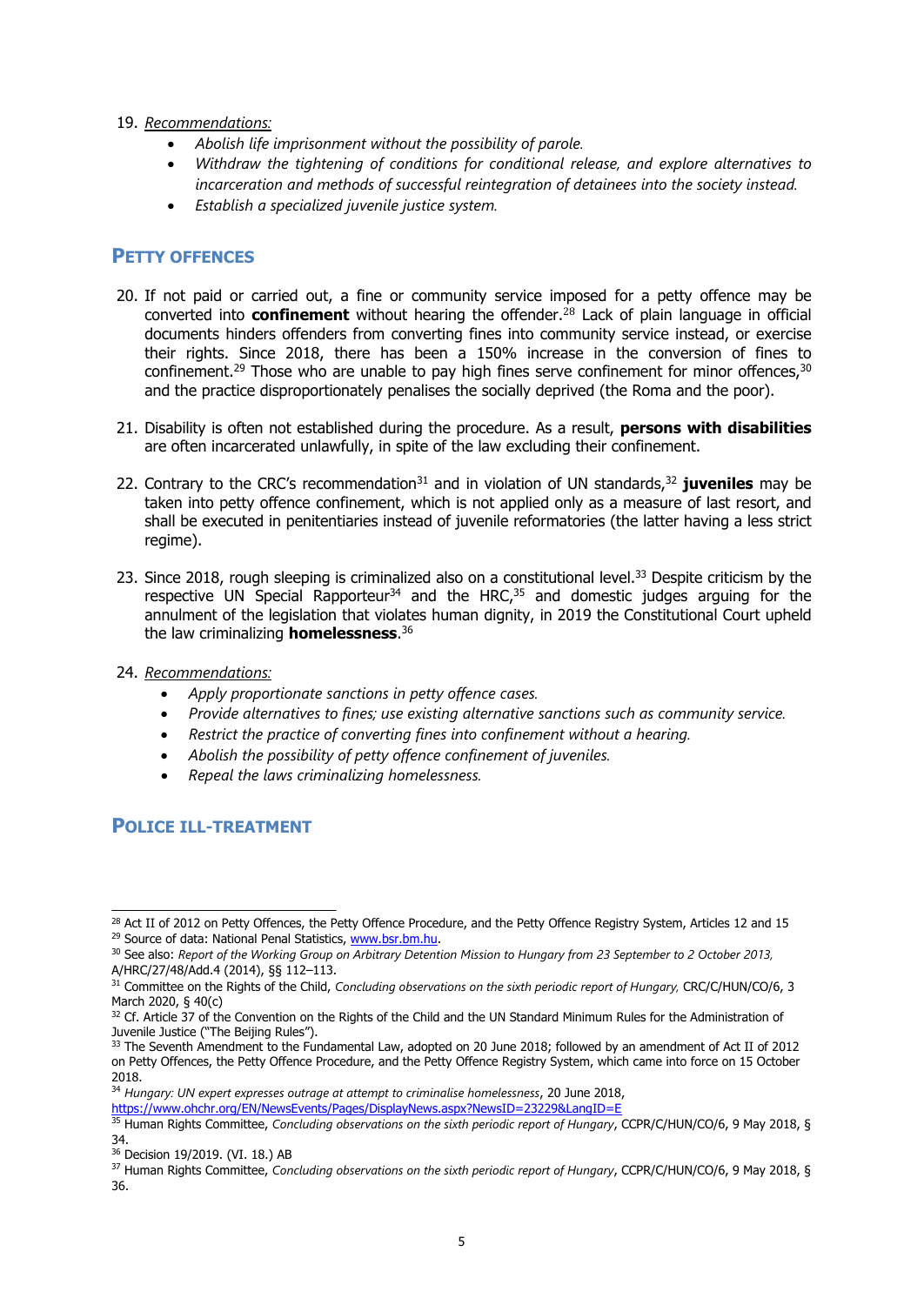25. Contrary to recommendations by the HRC<sup>37</sup> and the CPT,<sup>38</sup> Hungary has been failing to address systemic deficiencies with regard to preventing, investigating and sanctioning police ill-treatment, and so fails to execute respective ECtHR judgments as well.<sup>39</sup> The success rate of reports and indictments concerning ill-treatment remains low, and there are substantive shortcomings in investigations. Judges are lenient towards law enforcement officers when it comes to sentencing, and convicted officers may be declared eligible for service. There are legal and practical deficiencies in relation to the video recording of police work, and the video/audio recording of interrogations is still not obligatory in all cases. The independent and adequate medical examination of detainees claiming ill-treatment is not ensured, and police officers are present at medical examinations as <sup>a</sup> main rule. Various pressures on the police incentivize ill-treatment. 40

### 26. *Recommendations:*

- *Enhance the efficiency of investigations into ill-treatment cases.*
- . *Revise the rules on eligibility for service of convicted police officers.*
- . *Ensure the independent and adequate medical examination of persons who claim to have been ill-treated; ensure that police officers are as <sup>a</sup> main rule not presen<sup>t</sup> at medical examinations.*
- *Make the video recording of interrogations obligatory and free of charge.*
- *Enhance the use of body cameras and cameras in police vehicles and detention facilities.*
- *Lighten the statistical approach of the police'<sup>s</sup> performance assessment system.*
- *Provide police officers with training on investigative interviewing techniques.*

### **POLICE AND MILITARY MEASURES**

- 27. The law grants heads of police units broad powers to order **"enhanced checks"** of public areas, resulting that the police have an unfettered right to check and search anybody in that area. In practice, enhanced checks are ordered extensively. In 2020, the ECtHR ruled<sup>41</sup> that the absence of any real restriction or review of the authorisation of enhanced checks and the police measures carried out during an enhanced check violated the right of respect for private life. However, the law remains unchanged.
- 28. The UNWGAD's recommendation<sup>42</sup> regarding **short-term arrests** has not been implemented. Under the law,<sup>43</sup> in certain cases (e.g. if someone is caught committing a crime) police must take the individual into short-term arrest even if it is not necessary or proportionate in the given situation.
- 29. As of February 2020, the **Independent Police Complaints Board** was abolished and its responsibilities were taken over by the Ombudsperson, which can be considered as <sup>a</sup> step backwards. No time limit applies to the Ombudsperson'<sup>s</sup> procedure, and therefore, cases might last unreasonably long.

40 For <sup>a</sup> detailed account, see: Hungarian Helsinki Committee, *Preventing and sanctioning police ill-treatment in Hungary: systemic deficiencies and the way forward – Policy brief*, 24 September 2020, [https://www.helsinki.hu/wp](https://www.helsinki.hu/wp-content/uploads/HHC_police_ill-treatment_policy_brief_24092020.pdf)[content/uploads/HHC\\_police\\_ill-treatment\\_policy\\_brief\\_24092020.pdf](https://www.helsinki.hu/wp-content/uploads/HHC_police_ill-treatment_policy_brief_24092020.pdf). For a short overview of the most crucial deficiencies and the HHC'<sup>s</sup> recommendations, see: Hungarian Helsinki Committee, *Preventing and sanctioning police ill-treatment in Hungary:*

*systemic deficiencies and the way forward – Summary brief*, 24 September 2020, [https://www.helsinki.hu/wp-](https://www.helsinki.hu/wp-content/uploads/HHC_police_ill-treatment_summary_24092020.pdf)

[content/uploads/HHC\\_police\\_ill-treatment\\_summary\\_24092020.pdf](https://www.helsinki.hu/wp-content/uploads/HHC_police_ill-treatment_summary_24092020.pdf). 41 *Vig v. Hungary* (Application no. 59648/13, Judgment of 14 January 2021)

<sup>37</sup> Human Rights Committee, *Concluding observations on the sixth periodic repor<sup>t</sup> of Hungary*, CCPR/C/HUN/CO/6, 9 May 2018, § 36.

 $^{\rm 38}$  Report to the Hungarian Government on the visit to Hungary carried out by the European Committee for the Prevention of Torture and Inhuman or Dearading Treatment or Punishment (CPT) from 20 to 29 November 2018, CPT/Inf (2020) 8, <https://rm.coe.int/16809ce9ec>, see especially p. 5. and §§ 36-37.

<sup>39</sup> See the latest decision of the Committee of Ministers of the Council of Europe of 1 October 2020 in relation to the *Gubacsi v. Hungary* group of cases: CM/Del/Dec(2020)1383/H46-9, <http://hudoc.exec.coe.int/eng?i=004-10515>.

 $^{42}$  Report of the Working Group on Arbitrary Detention Mission to Hungary from 23 September to 2 October 2013,

A/HRC/27/48/Add.4 (2014), § 130(a)<br><sup>43</sup> Act XXXIV of 1994 on the Police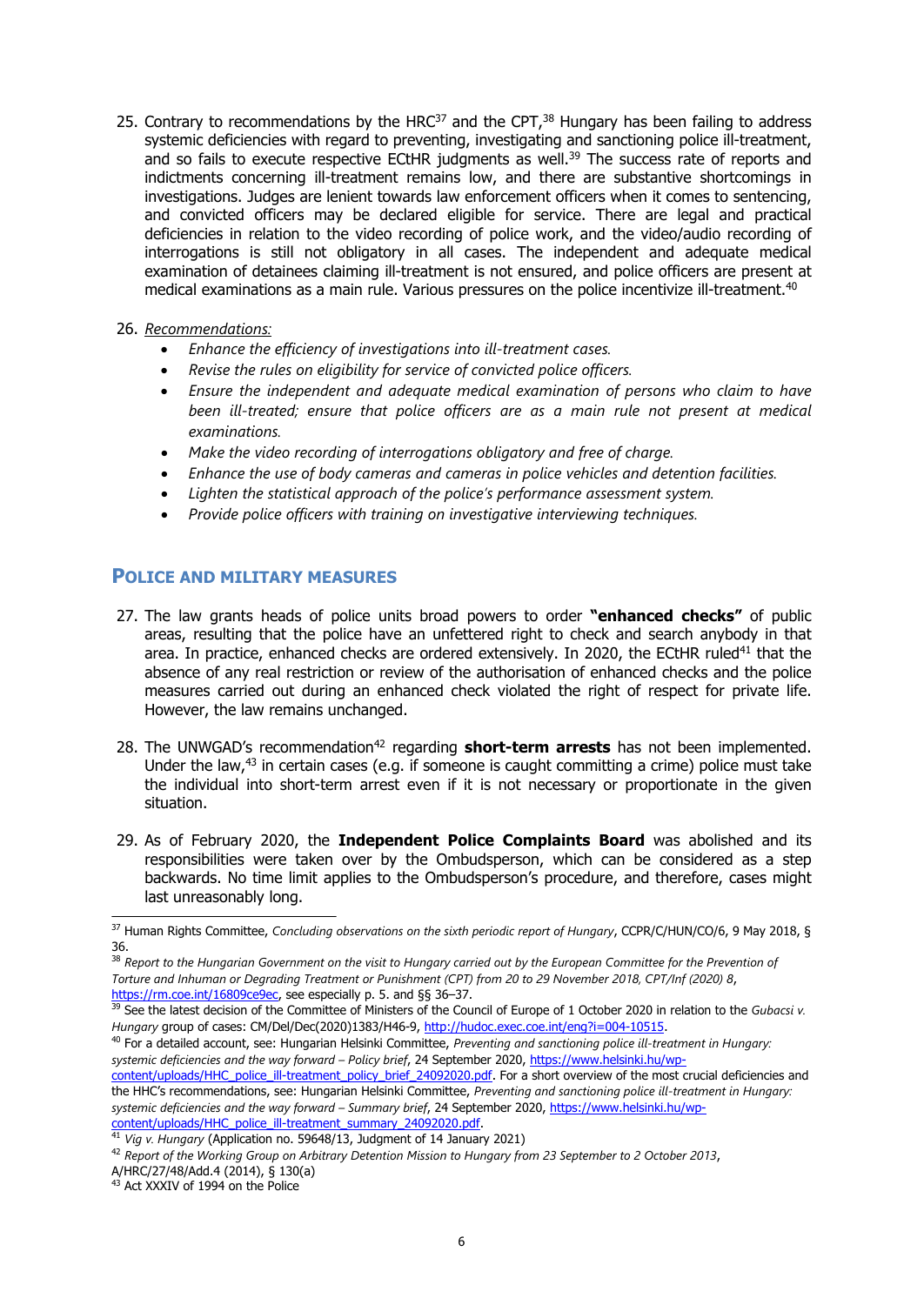- 30. In 2020, under the pretext of the pandemic, <sup>a</sup> new legislative framework granted the Government unlimited authorisation to apply **military forces** in emergencies. 44 Simultaneously, military police became entitled not only to assist the police, but also to execute police measures autonomously. The new provisions do not provide safeguards against the misuse of military forces.
- 31. *Recommendations:*
	- *Ensure that the regulation on enhanced checks complies with ECHR standards.*
	- *Ensure that the rules of short-term arrests are in line with Article 9 of the ICCPR.*
	- *Introduce <sup>a</sup> reasonable time limit for police complaints procedures by the Ombudsperson.*
	- *Introduce safeguards against the Government misusing military forces in emergencies.*

### **DISCRIMINATION OF THE ROMA IN THE CRIMINAL JUSTICE SYSTEM**

- 32. Contrary to the recommendation of CERD,<sup>45</sup> ethnic profiling and discriminatory practices by the police affecting the Roma with regard e.g. to ID checks and petty offences and biased attitude have remained a problem.<sup>46</sup> A systematic and official monitoring of criminal justice actors' operation in a multicultural environment is missing.<sup>47</sup> The lack of comprehensive information disaggregated by the national or ethnic origin of defendants and victims undermines thorough monitoring of anti-Roma discrimination in the criminal justice system. 48
- 33. *Recommendations:*
	- . *Take measures to combat ethnic profiling by the police affecting the Roma.*
	- *Ensure that all reports filed with the police are handled diligently, including reports by individuals perceived as Roma.*
	- *Develop <sup>a</sup> monitoring and training system to terminate discriminatory practices and biased communication within the justice system.*
	- . *Consider introducing <sup>a</sup> perception-based data collection system on ethnicity after thorough preparation and consultation with those affected, and with safeguards against misuse.*

### **RIGHT TO ASSEMBLY**

34. The legislative framework on the right to peaceful assembly was radically transformed by the adoption of a new Assembly Act<sup>49</sup> in 2018. Although amending the previous law became inevitable after the Constitutional Court declared some deficiencies unconstitutional, $^{50}$  the reregulation went far beyond the necessary. While the new law resolved some previously existing defects, certain structural deficiencies remained, and new problems emerged. The new

[content/uploads/Discrimination\\_against\\_Roma\\_people\\_in\\_the\\_Hungarian\\_criminal\\_justice\\_system.pdf,](https://www.helsinki.hu/wp-content/uploads/Discrimination_against_Roma_people_in_the_Hungarian_criminal_justice_system.pdf) pp. 10–27.<br><sup>47</sup> For more details, see the HHC's submission regarding the 18<sup>th</sup> to 25<sup>th</sup> periodic reports of Hungary to the

<sup>44</sup> For more details, see: Amnesty International Hungary – Eötvös Károly Institute – Hungarian Civil Liberties Union – Hungarian Helsinki Committee, Detailed analysis of the Transitional Act's provisions on special legal order and the state of medical crisis, and *on other provisions concerning fundamental rights and the rule of law*, 30 July 2020, [https://www.helsinki.hu/wp-](https://www.helsinki.hu/wp-content/uploads/Transitional_Act_AIHU-EKINT-HCLU-HHC_30072020.pdf)

<sup>&</sup>lt;u>[content/uploads/Transitional\\_Act\\_AIHU-EKINT-HCLU-HHC\\_30072020.pdf](https://www.helsinki.hu/wp-content/uploads/Transitional_Act_AIHU-EKINT-HCLU-HHC_30072020.pdf)</u>, pp. 9—10.<br><sup>45</sup> Committee on the Elimination of Racial Discrimination, *Concluding observations on the combined eighteenth to twenty-fifth* 

periodic reports of Hungary, UN Doc. CERD/C/HUN/CO/18-25, 6 June 2019, §§ 20–21.<br><sup>46</sup> For more details, see: Hungarian Helsinki Committee, *Discrimination against Roma people in the Hungarian criminal justice system*, 2020, [https://www.helsinki.hu/wp-](https://www.helsinki.hu/wp-content/uploads/Discrimination_against_Roma_people_in_the_Hungarian_criminal_justice_system.pdf)

<sup>&</sup>lt;u>https://www.helsinki.hu/wp-content/uploads/HHC-submission-to-CERD-2019.pdf</u>, pp. 20–21.<br><sup>48</sup> Committee on the Elimination of Racial Discrimination, *Concluding observations on the combined eighteenth to twenty-fifth periodic reports of Hungary*, UN Doc. CERD/C/HUN/CO/18-25, 6 June 2019, § 12. 49 Act LV of 2018 on the Right to Peaceful Assembly

<sup>50</sup> Decisions 13/2016. (VII. 18.) AB and 14/2016. (VII. 18.) AB. See more here: [HUN-2016-2-003](http://www.codices.coe.int/NXT/gateway.dll/CODICES/precis/eng/eur/hun/hun-2016-2-003) (coe.int).